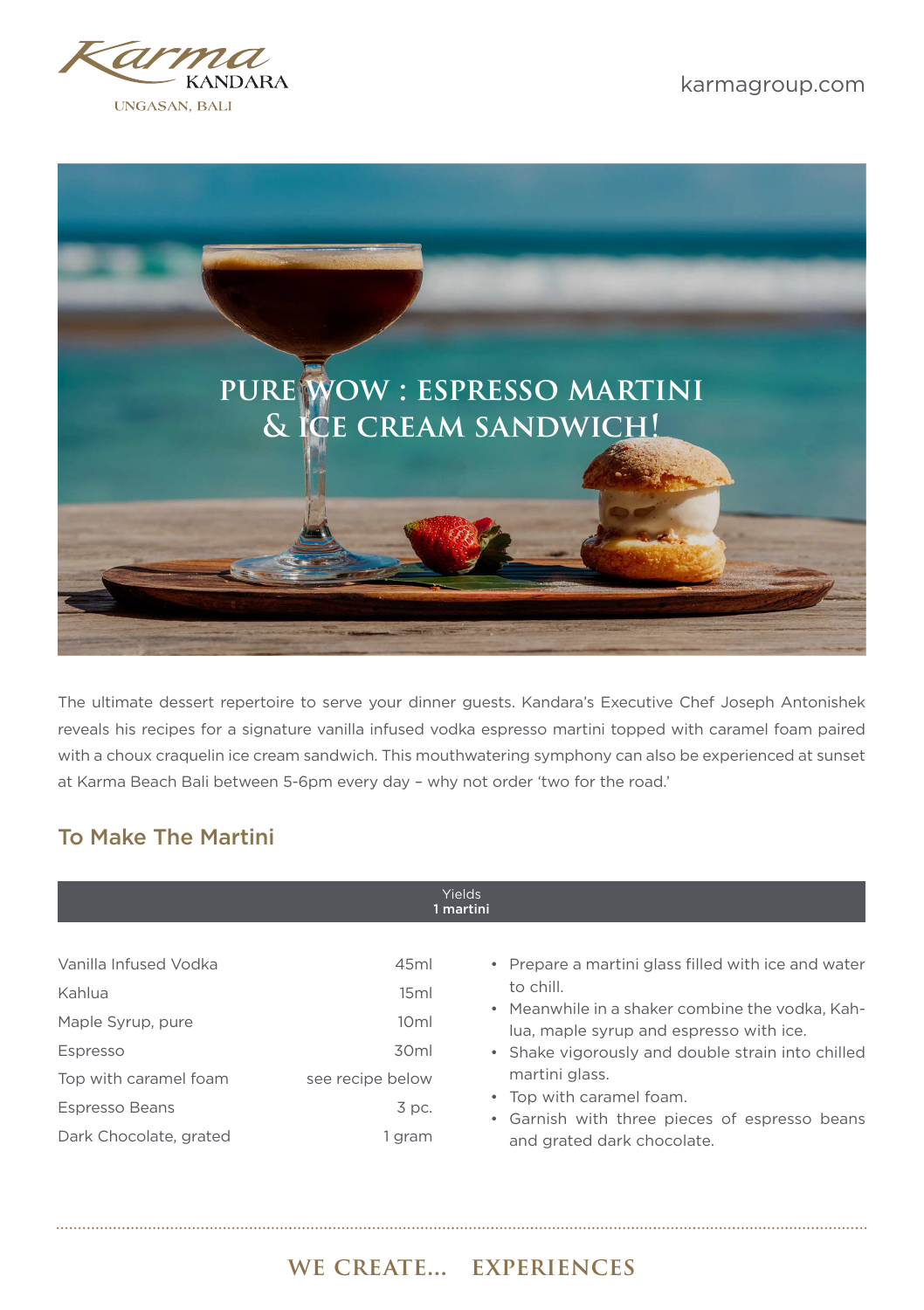



## To Make The Martini

| Process time<br>5 minutes         | Maceration time<br>24 hours |                                | Yields<br><b>16 Martinis</b>                        |  |
|-----------------------------------|-----------------------------|--------------------------------|-----------------------------------------------------|--|
| <b>Ingredients</b>                |                             | <b>Methods</b>                 |                                                     |  |
| Vodka, your choice                | 750ml                       |                                | • With a sharp paring knife, split the vanilla bean |  |
| Vanilla Bean, split into 4 pieces | lea.                        |                                | down the middle lengthwise and cut again            |  |
|                                   |                             | across the centre of the bean. |                                                     |  |
|                                   |                             |                                | • Place the beans in your preference of vodka-      |  |
|                                   |                             |                                | we use premium vodka such as Grey Goose.            |  |
|                                   |                             |                                | . Dissa tha san basican tha battle spalmine tha     |  |

- Place the cap back on the bottle and give the bottle a god shake to help release the sticky seeds inside the vanilla bean.
- Place the bottle in a cupboard overnight to macerate the flavour of the vanilla bean into the vodka. Note the longer the vanilla infuses the better the flavour.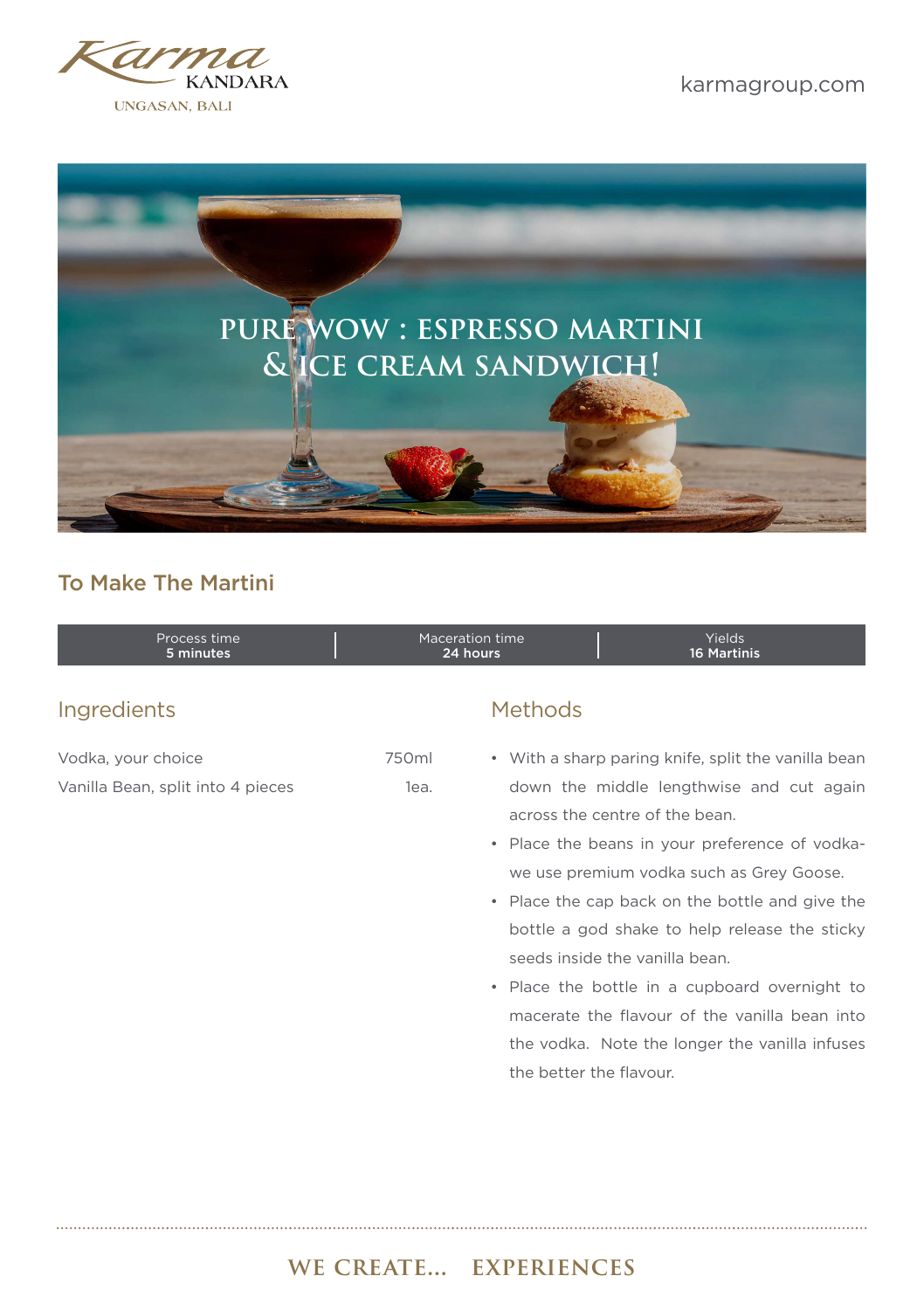



## Caramel Foam

| Process time  | Chill time' | <b>Yields</b> |  |
|---------------|-------------|---------------|--|
| 15-20 minutes | 6 hours     | 10 portions   |  |

#### Ingredients Methods

| 2ea.              |
|-------------------|
| 80 <sub>ml</sub>  |
| 200ml             |
| 90 <sub>ml</sub>  |
| 60 <sub>ml</sub>  |
| 150 <sub>ml</sub> |
|                   |

- Bloom aka soak the gelatine in the cold water until it is malleable.
- Meanwhile, combine the caramel syrup, simple syrup, espresso and cooking cream in a heavy bottom pot.
- Remove the gelatine from the cold water and discard the water.
- Place the gelatine in the pot with the other ingredients and bring up to a slow simmer- just until the gelatine has dissolved.
- Transfer the caramel cream to a whipping cream gun and ice down to chill to room temperature with the lid off.
- Once the cream has chilled to room temperature place the lid on the whipping cream canister and store in the fridge until thoroughly chilled.
- When ready to use, insert a CO2 cartridge and have fun!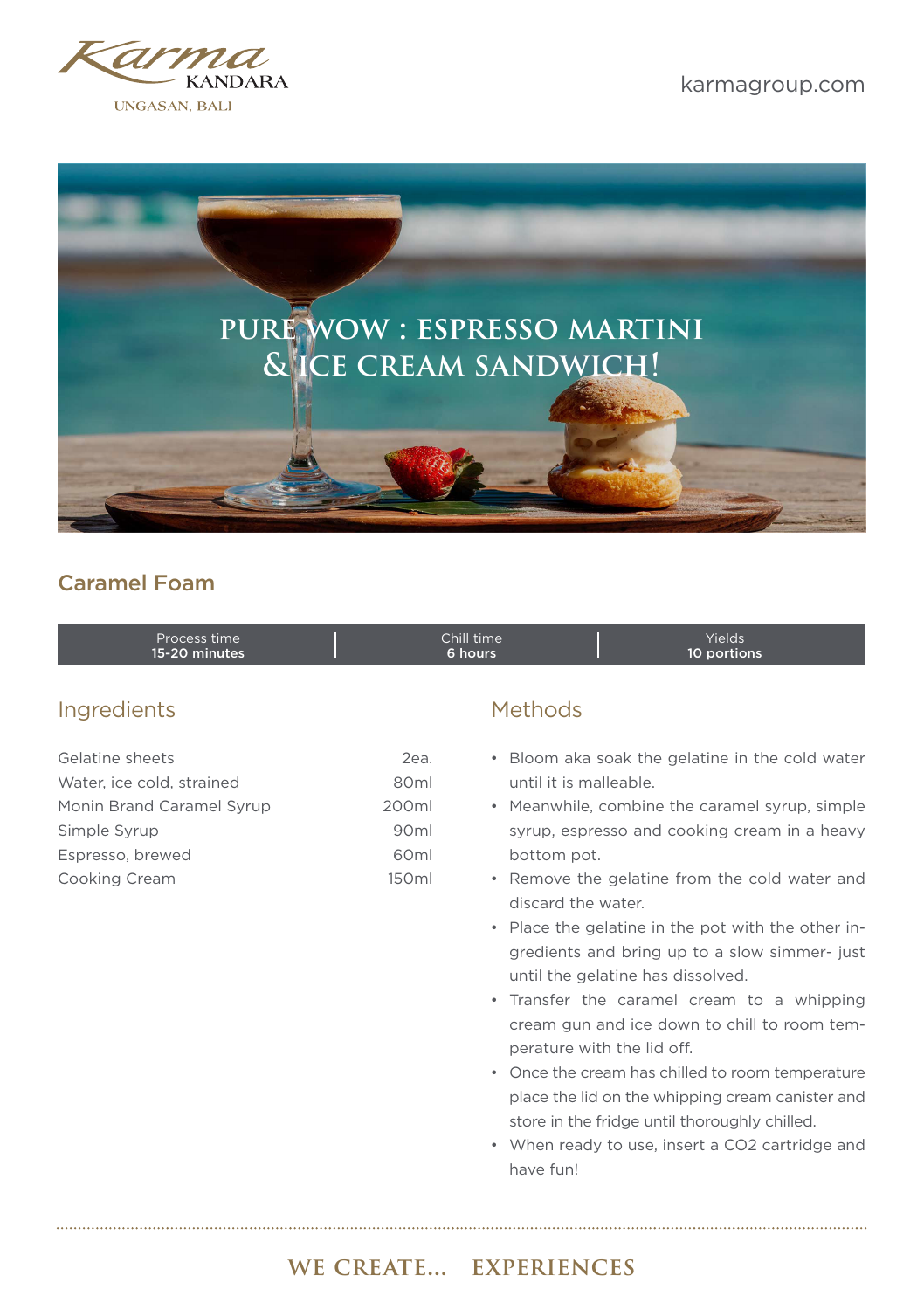



#### Ice Cream Sandwiches



Choux craquelin, pastry cream, royaltine crunch, choice of vanilla or chocolate ice cream.

#### Choux Craquelin



Craquelin Crumble

#### Ingredients

| Butter, unsalted, softened to room | 60 grams |
|------------------------------------|----------|
| temp                               |          |
| Brown Sugar                        | 60 grams |
| All Purpose Flour                  | 60 grams |
| Corn Starch/ Maizena Flour         | 60 grams |

#### Methods

- In a mixing bowl with your hands mix the butter with the flour and corn starch until loosely incorporated.
- Add the sugar and continue to mix in.
- Transfer to parchment lined baking sheet and spread into 1 cm layer.
- Place in the fridge to chill.
- Using a circle cutter 10cm, stamp out circles and place on another sheet pan back in the fridge until ready to use.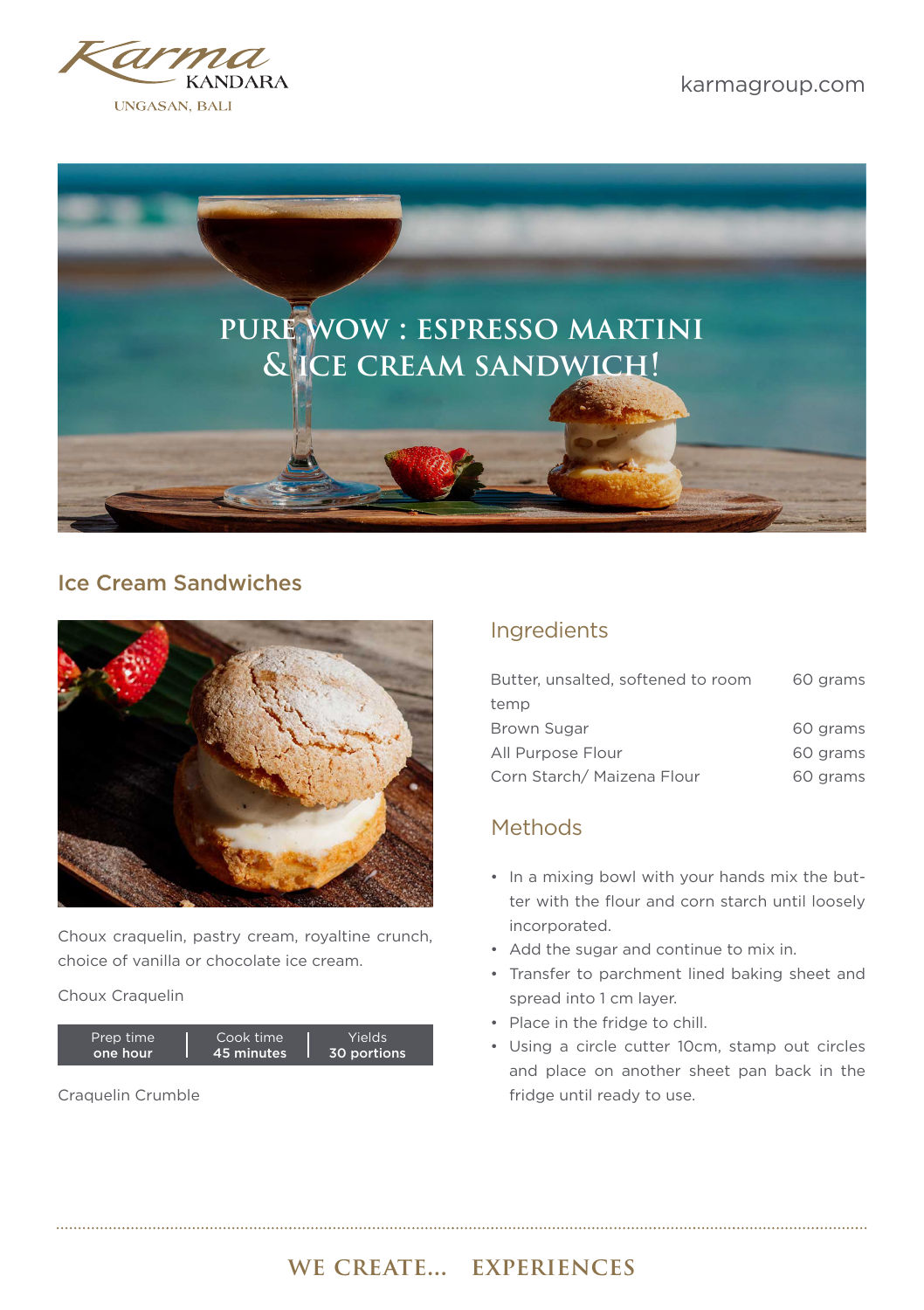



#### Pate a Choux

| Prep time  | Cook time  | Yields      |
|------------|------------|-------------|
| 20 minutes | 20 minutes | 30 portions |

#### **Ingredients**

| Water            | 500ml     | Sugar    |
|------------------|-----------|----------|
| Butter, unsalted | 240 grams | All Purp |

#### Methods

- In a heavy bottom pot combine the water, sugar and butter. Bring to a boil.
- Add the flour all at once, reduce heat to low and cook for 5 minutes stirring with a wooden spoon being careful to scrape the bottom of the pot so it doesn't scorch.
- Remove from heat and let cool to room temperature going back occasionally to stir the heat out of the choux base.
- Once cool, with the wooden spoon beat the eggs in one at a time until well incorporated into the batter.
- Place in a pastry bag with large tip and in the fridge to reserve until ready to bake.
- Preheat oven 150 degrees Celsius.

| Sugar              | 60 grams  |
|--------------------|-----------|
| All Purpose Flour  | 300 grams |
| Eggs, whole, large | 6 ea.     |

- On a parchment lined baking tray pipe out 30 gram balls of pate a choux approximately 10 cm in diameter.
- Repeat this step until the baking tray is filled with space in between like cookies.
- Place a disk of the crumble on top of each pate a choux.
- Place in the oven for up to 45 minutes or until the choux puffs and hardens.
- Remove from oven and gently transfer each choux puff to a cooling rack line sheet pan.
- Let cool to room temperature.
- Place in a single layer air tight sealable container until ready to use.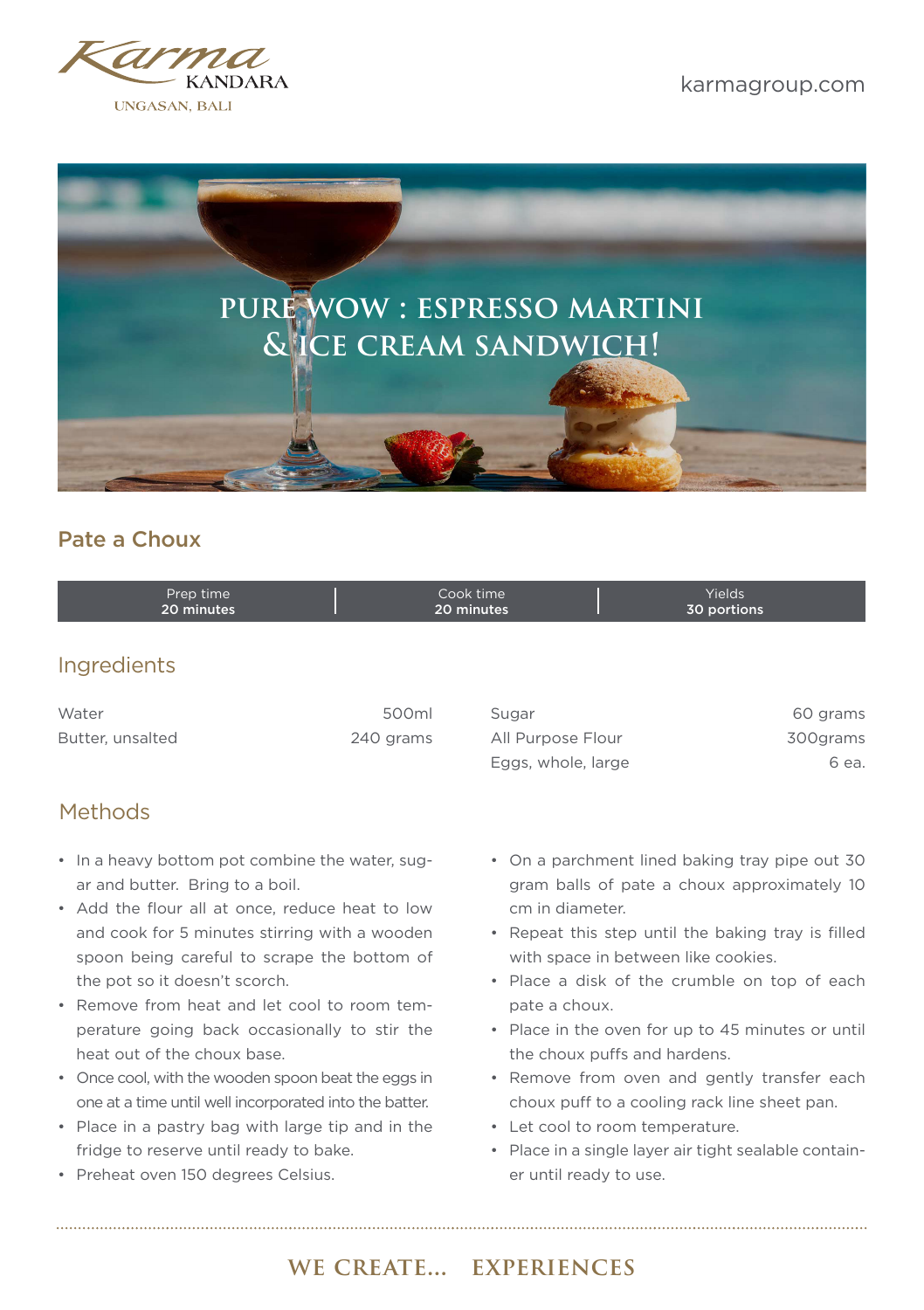



#### Vanilla Bean Pastry Cream

| 20 minutes<br>30 portions | Prep time | Yields |
|---------------------------|-----------|--------|
|---------------------------|-----------|--------|

#### Ingredients

| Milk. whole | 1 liter   |
|-------------|-----------|
| Egg Yolks   | 160 grams |
| Sugar       | 200 grams |

#### **Methods**

- In a heavy bottom pot bring the milk and scraped vanilla bean to a scald. Just before boiling.
- Meanwhile in a mixing bowl combine the egg yolks, sugar corn starch and flour. Mix until it becomes a smooth paste. Place the mixing bowl on a wet kitchen towel to prevent from slipping.
- Once the milk comes to a scald remove from the heat.
- While using a wire whisk stir the egg mixture vigorously while slowly drizzling in 1/3 rd of the hot milk to "temper" the eggs.
- Transfer the tempered egg mixture into the pot

| Vanilla Bean, split and scraped | 1ea.     |
|---------------------------------|----------|
| Corn Starch/Maizena             | 50 grams |
| All Purpose Flour               | 50 grams |
| Butter, softened, room temp     | 90 grams |

with the remaining milk and place back on the stove over medium heat.

- Using a wooden spoon, gently stir the pastry cream until it thickens, about 2-4 minutes.
- Once the pastry cream is thick, remove from the heat and strain through a fine sieve chinois into a storage container.
- Place a piece of plastic wrap directly on top of the custard- touching the custard to prevent a skin from forming. Leave out at room temperature to cool.
- Once cool cover the storage container and place in the fridge to properly chill until ready to use.